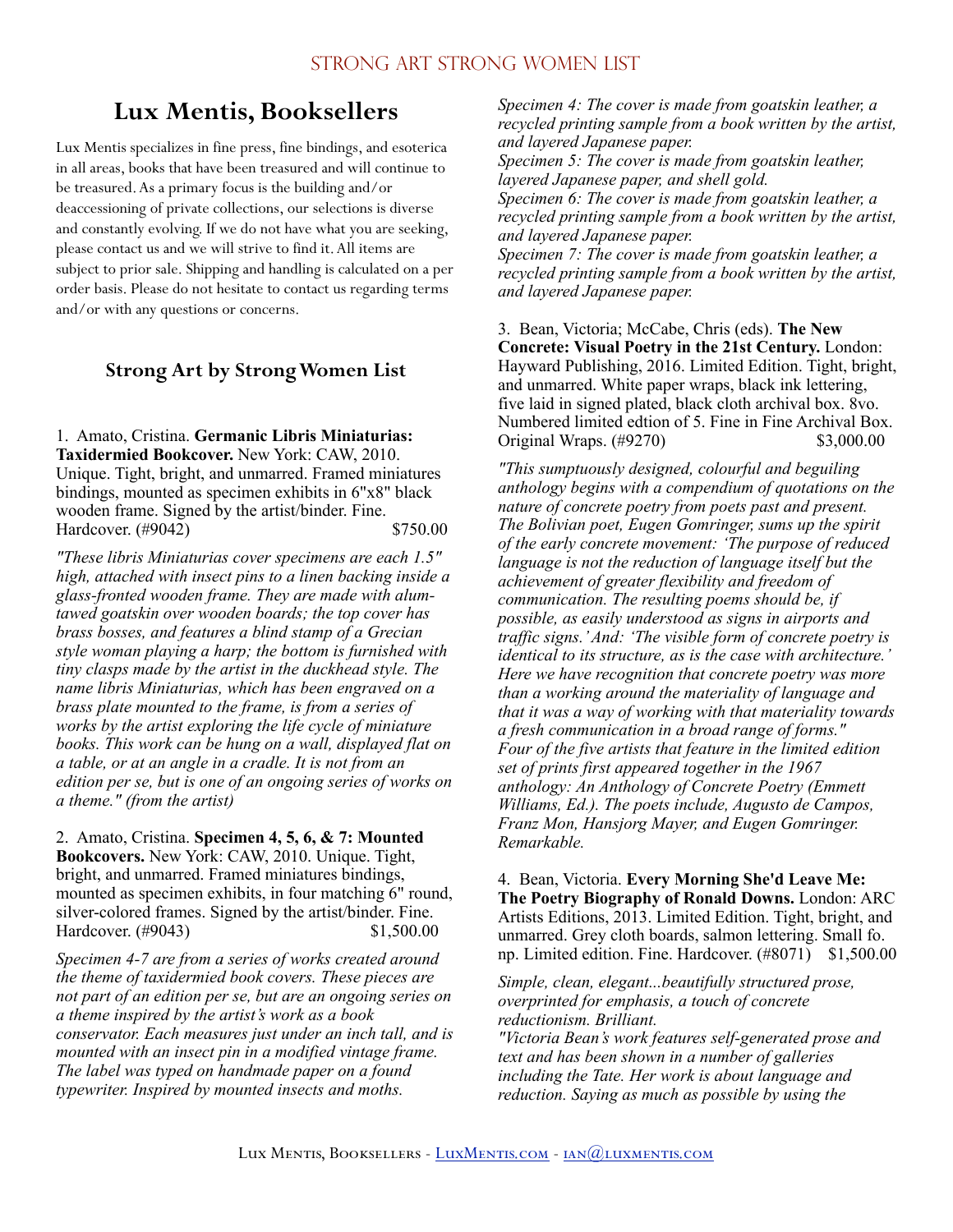*minimum to communicate – from text as illustration to the fact that most of her work is self-binding. She is also making poetry a large part of her practice making portraits of people using words."* 

5. Bean, Victoria. **Cash Fans [Artist Book].** London: Arc Editions, 2014. Limited Edition. Tight, bright, and unmarred. Letterpress printed in gray cloth boards, transparent inks dusted with fingerprint powder. 4to. 20pp. Illus. (mono prints). Limited edition of 3 copies. Fine. Hardcover. (#8416) \$1,250.00

*"Cash Fans is not just the story of money, but universal desire. Inspired by the story of a gang of car thieves who were caught posing with their cash on the internet: in one photo a boy holds a cash sandwich, his face obscured by the amount of money layered between two pieces of white bread. Someone else anchors folded twenties to his head with his baseball cap; he's a cash clown with cash hair, looks into the camera like he's helped himself to Mona Lisa's smile. Other boys mimic senoritas. Wave fans of cash on their doorsteps, sprawl on their parent's sofas multi-coloured fans; tens, twenties, fifties; blues, greens, reds, all in currency order. Cash Fans the poem is letterpress printed with a series of single- word tattoos monoprinted onto each page - the complete text has been dusted and polished with fingerprint powder." (Victoria Bean) Her work is well established in international collections. A brilliant addition from one of the most creative and evocative artist/printers currently producing...* 

6. Rainer Maria Rilke (poet); Belloff, Mindy (artist). **Ten Reflections on Rainer Maria Rilke's Duino Elegies.** New York: Intima Press, 2002. Limited Edition. Tight, bright, and unmarred. Images from original gouache, ink, and pigment paintings (1997); digitally printed with archival pigmented inks on textured rag paper with handpainting; Leather spine; Indian paper covers with handpainting. 8vo. np. Illus. Numbered limited edition of 40. Signed by artist. Fine. Hardcover. (#8913) \$750.00

*Text translation by David Oswald. Flat adhesive binding by Judith Ivry.* 

*"The vivid language of Rilke's Duino Elegies is uniquely revealed in the bold, elegant paintings of book artist Mindy Belloff. After reading the Elegies for many years, the artist meditated on one a month. Ten Reflections emerged from a visualization of the poet's words, which are interwoven throughout. Rilke's expressions of despair, love, fear, and solitude begins, "Who, if I cried out would hear me then…"" (from the artist)* 

7. Borezo, Amy. **Raising the Supine Dome.** Hanover, NH: Amy Borezo, 2010. Limited Edition. Tight, bright, and unmarred. Accordion fold on structurally significant stock, hand-set metal type, images from photopolymer plates, laser-cut siloettes; dropspine archival box. 8vo. np (14pp). Ilust. (mono prints). Numbered limited edition, this being 19 of 20. Fine in Fine Archival Box. Hardcover. (#8069) \$750.00

*"The artist's book 'Raising the Supine Dome' depicts the visionary architect Buckminster Fuller's first attempt to construct a geodesic dome with a class of students at the experimental school, Black Mountain College, in 1948. The actual construction was a failure because the dome did not rise, but Fuller saw each failure as a way of getting closer to true understanding. The book presents the event as a stripped down, schematic tableau of figures on a white field amidst sinuous red strips of construction material, emphasizing the beauty and poetry of the failed event. The red lines become drawings in space, sprawling and expressive, unwilling to coalesce into the tidy geometry of Fuller's built universe. The figures attempting to erect the dome are physically cut out of the paper, revealing a triangular grid beneath, representing the point at which individuals lose their unique characteristics when working together as a group toward a specific goal. The text contained within the book is a found poem, taken from a variety of primary sources and edited, altered and combined to give the reader a sense of time and place as well as a basic narrative of the event. The writings of Buckminster Fuller and excerpts from the poem about Fuller 'The Praises' by Charles Olson combine with anecdotes from Fuller's class at Black Mountain by Elaine de Kooning. The text is placed along the bottom edge of the book in a subtle and sloping downward arc, echoing the shape of the supine dome that refuses to arc upward. The accordion book's stiff leaves can be paged through as a codex or can stand upright and extend out fully and be viewed from both sides as the play of light and shadow interacts with the cut figures." (artist's catalogue)* 

8. Chatwin, Bruce; Pemberton, Simon (illus); Fletcher, Erin (binding). **The Songlines [Art Binding].** London: Folio Society/Herringbone Bindery, 2010 [2012]. Limited Edition/Unique Binding. Tight, bright, and unmarred. Full goatskin binding, onlay (goat, buffalo) and painted elements, textblock edges colored in sections, Cave Paper endpages, gilt lettering; archival box in bookcloth. 8vo. 297pp. Illus. (color plates). Detailed binding report available. Fine in Fine Archival Box. Hardcover.  $(*8639)$  \$2,000.00

*"Erin Fletcher was introduced to the craft of bookbinding under the instruction of Susannah Kite Strang during her studies at The School of the Art Institute of Chicago. She experimented with a variety of simple book structures,*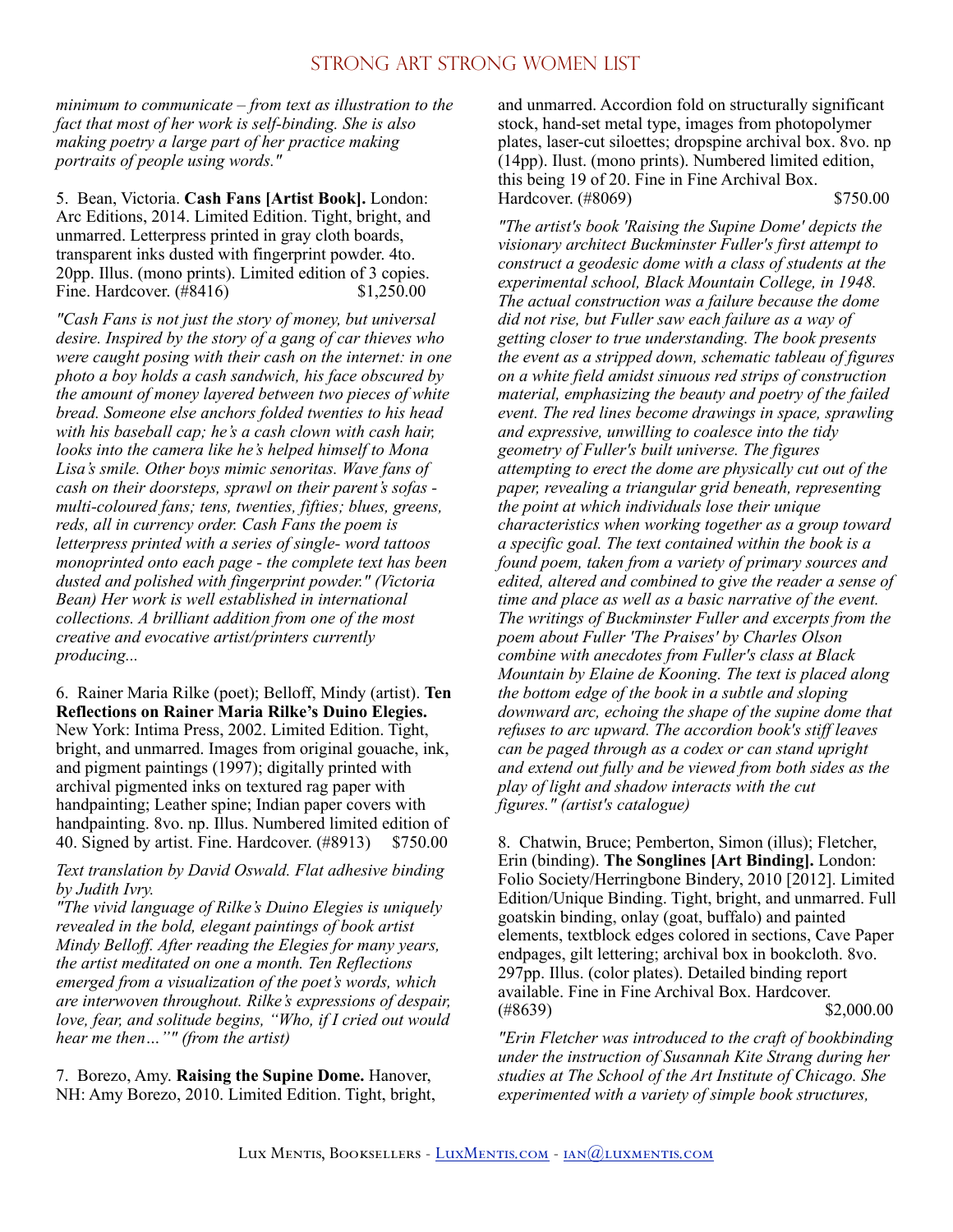*pushing the concept of the book as an art form." She continued her studies at North Bennet School and now practices her craft in the Boston area. An emerging powerhouse.* 

9. Cooksey, Gabrielle. **The Book of Penumbra.** Tacoma, WA: [Artist Book], 2016. Limited Edition. Tight, bright, and unmarred. Black paper boards, grey lettering; hinged wooden box, inlaid metal coffin in lid, ribbon lift. 8vo. np [19pp]. Illus. (b/w with gilt plates). Numbered limited edition of 23. Fine in Fine Box. Hardcover.  $(\#9157)$  \$1,000.00

#### *A book of small stories of death gods from around the world.*

*"Death has always fascinated me because it happens to all of us yet no one talks about it. I wanted to see what other cultures personified death as through myths and legends. The gods in this book are very hushed and for some, even if you speak the name, you'll be cursed. I wanted this book to be shadows, to be played in the light. I chose a delicate paper so one could see through to the page behind it. The text is in all sorts of shapes because I wanted each story to represent the god being told about. For instance, Sedna is in the shape of drowning, Anubis is his eye, Mac is a pit with someone at the bottom. The borders are all plants, roots, and things found on the earth. Some represent death like the poppy, and the yew tree." [artist statement]* 

*"These stories are told using pen and ink, then tidied up in Illustrator. Photopolymer plates were combined with handset Packard, then letterpress printed and hand colored." [colophon]* 

*Thai Mulberry Black and Tenju-jo Japanese Kozo. Photopolymer plates from sketches; handset metal type. Signed and numbered by the artist.* 

10. Brothers Grimm; Rackham, Arthur [illus]; Cooksey, Gabby [binder]. **Hansel and Grethel [Art Binding].** New York: E.P. Dutton & Co., 1920. Reissue/Unique Binding. Light even toning, rebound/art binding, else tight, bright, and unmarred. Red goat skin leather, Tengujo Japanese paper, gold foil, marbled endpages, tipped in plates; housed in custom clamshell box with label. 8vo. 160pp. Illus. (color plates). Fine in Fine Archival Box. Hardcover. (#9408) \$3,000.00

*"I chose to do the scene where the children first happen upon the old ladies house. It's shrouded in trees so you can get the sense that it is spooky. The Japanese paper, Tengu-jo, is very transparent, so it added great effect to the layering of trees." [artist statement]* 

11. Uppercase Magazine; Cooksey, Gabby [Binder]. **Stitch-illo [Art Binding].** Uppercase Magazine, 2017. First Edition/Unique Binding. Tight, bright, and unmarred. Full leather design binding, bound in brown goat skin with leather hinges, sewn on raised cords, suede fly-leaf, top edge design with gold foil, brass escutcheon pins riveted on the "pastedown" brass plate, threads of various colors that are tied, woven, and stretched throughout the binding, hand sewn silk endbands, housed in custom clamshell box. 8vo. Illus. (color plates). Fine in Fine Archival Case. Hardcover. (#9444) \$2,000.00

*"This book was all about stitching, as the name suggests, so I wanted to really emphasize that with a semitraditional style binding with a twist of weaving, stitching, and knotting. I used the primary colors as the 3 lays of design. The escutcheon pins were my nails that would traditionally hold your design as you weaved." [artist statement]* 

12. Cummins, Maureen. **The/rapist.** High Falls, New York: Maureen Cummins, 2016-2017. Limited Edition. Bright and unmarred. Laser-cut aluminum pages, with silkscreen printed text and imagery. Aggregated in an aluminum two ring 'binder' with a metal back. Die-cut circles punched through all pages with the exception of colophon. Housed in an aluminum "archival" box.16 pp., approximately 8.5x11'. Of an edition of 40 books, this being copy Fine in Fine Box.  $(\text{\#9246})$  \$3,300.00

*The/rapist was produced by Maureen Cummins in the autumn and winter of 2016/2017, with typographic assistance from Kathleen McMillan, production assistance from Molly Berkson and Sarah Rose Lejeune, and metalwork by Charles Hubert. Initial research for the project was conducted in the Freeman/Watts archive at George Washington University, which holds the collected papers of Walter Freeman and James Watts. Images are from a variety of sources, including the text "Psychosurgery: In the Treatment of Mental Disorders and Intractable Pain" by Freeman and Watts (1950), as well as from found 19th century photoengravings and other sources. All printing work was done at the Women's Studio Workshop Workshop in Rosendale, New York. A strong commentary on rape and medical history which is perpetuated through the silencing of survivors of sexual assault under the direction of science.* 

13. Cummins, Maureen; Nicole Cooley [author]. **Salem Lessons.** High Falls, New York: Maureen Cummins, 2010. Limited Edition. Concertina, or "theatre in the round' multi-folded artist book, printed on Johannot paper, with end pages made from Belgique, a handmade sheet. Text was printed offset with titling in letterpress; accompanying images were silkscreen printed. Bound into vintage writing slates, housed in a black linen box with stamped symbols. 45 pp., 7x8". Edition of 30, this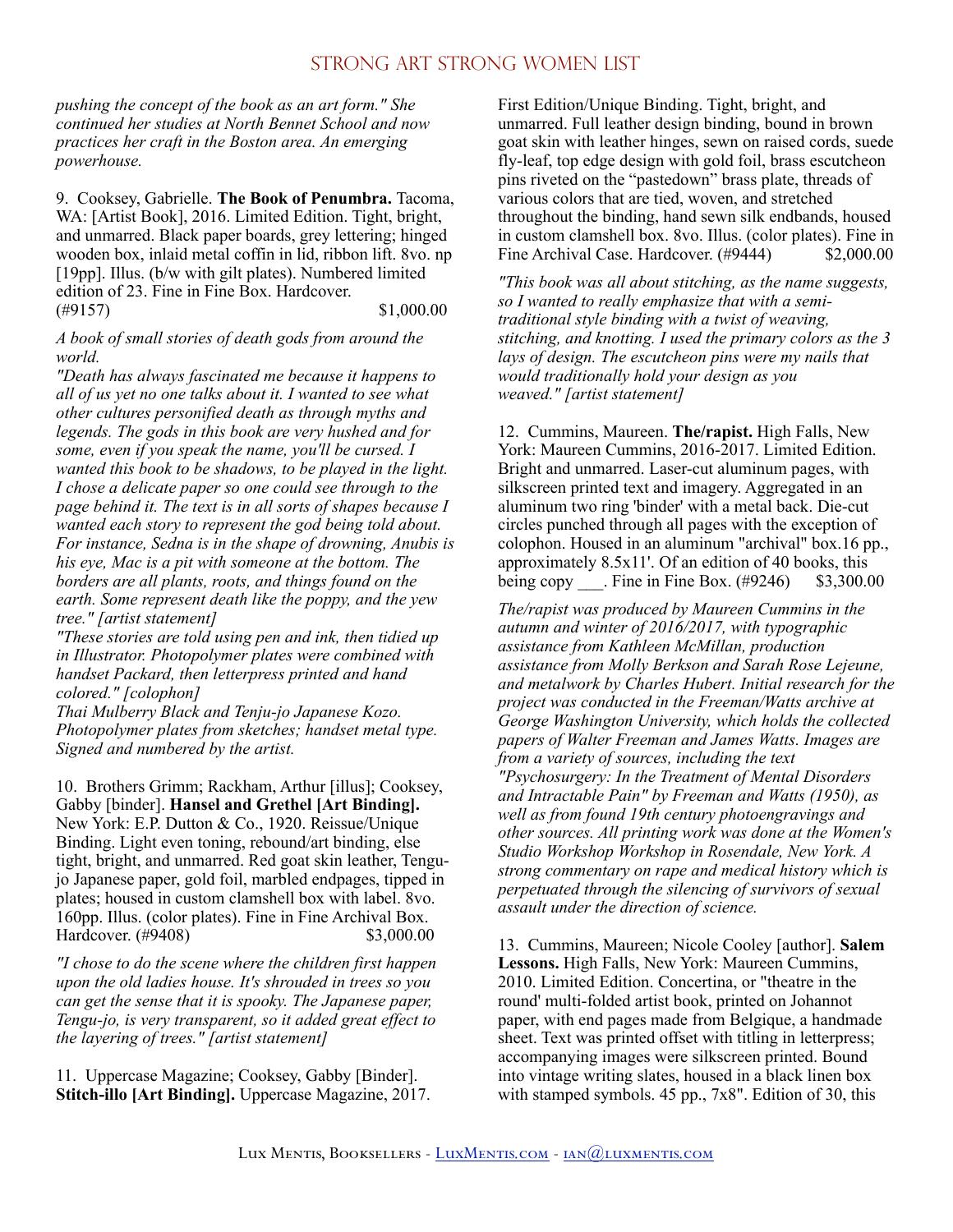being copy Signed by artist and author. Fine in Fine Archival Box. Hardcover. (#9247) \$2,500.00

*"Salem Lessons" was printed and produced by Maureen Cummins in the Winter and Spring of 2010, with typographic assistance from Kathy McMillan. The project is a collaboration between Cummins and the poet Nicole Cooley, based on research done at the American Antiquarian Society. The cycle of poems was created by Cooley specifically for this book; the accompanying images are from a penmanship book kept by a Salem, MA boy, Josiah Peele, during the years 1808 and 1809. The project traces the psychic reverberations of the Salem witch trials upon succeeding generations. It address--as all examinations of the trials do--our own modern time and situation. There are thirteen poems altogether, representing both the accusers and the accused, survivors and the condemned, but focusing on the trials and the treatment of women. -- from the colophon and website.* 

14. Farrell, Jennifer. **The 2016 Dollhouse Gig Posters Club.** Chicago, IL: Starshaped Press, 2016. Limited Edition. Bright and unmarred. Loose sheets in archival box; printed posters tipped onto larger card. 2x3" posters on 6x6" cards. Illus. (color and b/w plates). Numbered limited edition of 100. Fine in Fine Archival Box. (#9557) \$85.00

*"The idea stems from wanting to create tiny works of art from the smallest pieces in our metal type collection as well as our longtime passion for music. Operating like an old school record club, subscribers get a new 2x3" poster each month featuring a different musical style (12 in all). In January the poster ships with a reel box which houses all of the posters." [Statement from the press] The complete set also includes a set of temporary tattoos, a 'retro futuristic letterpress print from P22 Analog, and a flexidisc by John and Mark of The Coctails.* 

15. Farrell, Jennifer. **Dance Party with the Girls of Starshaped.** Chicago, IL: Starshaped Press, 2017. Limited Edition. Tight, bright, and unmarred. Black paper wraps. Square 4to. np. Illus. (b/w plates). Signed numbered limited edition of 50. Fine. Original Wraps.  $(*9561)$  \$150.00

*"The Girls of Starshaped is a bound collection of 4 prints showcasing the subculture girls of my early years. It features a Rude Girl, Mod Girl, Good Girl and B-Girl, entirely built from modular metal type and rule. There's an additional liner notes/colophon page in the front, printed on shimmery silver paper. The prints and outside wrapper are a rich black paper made from potato starch; the girls are printed with silver and black ink." [publisher's statement]* 

*20% of sales go direct to She Crew, an organization in Chicago promoting the next generation of ass-kicking girls.* 

*PLEASE NOTE: There are two binding options. The Bound option features all prints bound within the outer sleeve. The Unbound option includes all the prints loose within the sleeve (perfect for displaying all at once).* 

16. Farrell, Jennifer. **The Well-Traveled Ampersand.**  Chicago, IL: Starshaped Press, 2018. Limited Edition. Bright and unmarred. Grey paper portfolio, loose sheets. 4to. np. Illus. (color and b/w plates). Numbered limited edition of 50. Fine. Loose sheets in sleeve.  $(\#9562)$  \$400.00

*The Well-Traveled Ampersand, "featuring the iconic form from popular typefaces paired with images that represent the geographic region for which they were designed. The shape of each ampersand is filled with antique metal type and ornaments in patterns as well as illustrations." [publishers statement] This listing is for the completed series of 16 prints that also includes a custom printed sleeve and colophon made from images of the actual type forms.* 

17. Farrell, Jennifer. **All Metal All the Time.** Chicago, IL: Starshaped Press, 2014. Limited Edition. Bright and unmarred. Approx 16x22" Fine. Broadside.  $(\#9576)$  \$100.00

*Printed by Starshape Press for Skyline Type Foundery in an extremely limited edition.* 

*"The idea for the print was to form an actual piece of type, or sort, out of hundreds of smaller pieces of actual type, and then to print it to look like a shiny piece of type. I decided to create an angle in the design and then print in three shades of silver to give it a textured and luminous feel. After an initial proof all in one color, I subdivided it into the three color sections.* 

*My first thought was to create the text block in a circular form to mimic a pin mark, but Sky doesn't cast his type with pin marks, so I left it rectangular and set (nearly) solid and force justified to fill the space inside the piece of type. This was also a great place to put the non-border ornaments that Skyline offers." [artist statement]* 

18. Nin, Anais; Fletcher, Erin (binding). **Delta of Venus [Art Binding].** New York: Harcourt Brace Jovanovich/ Herringbone Bindery, 1977. First Edition/Unique Binding. Tight, bright, and unmarred. Leather spine, finished wood boards, snakeskin tapes, handmade paper endpages, gilt lettering; matching archival case. 8vo. 250pp. Fine in Fine Archival Box. Hardcover.  $(*8653)$  \$1,500.00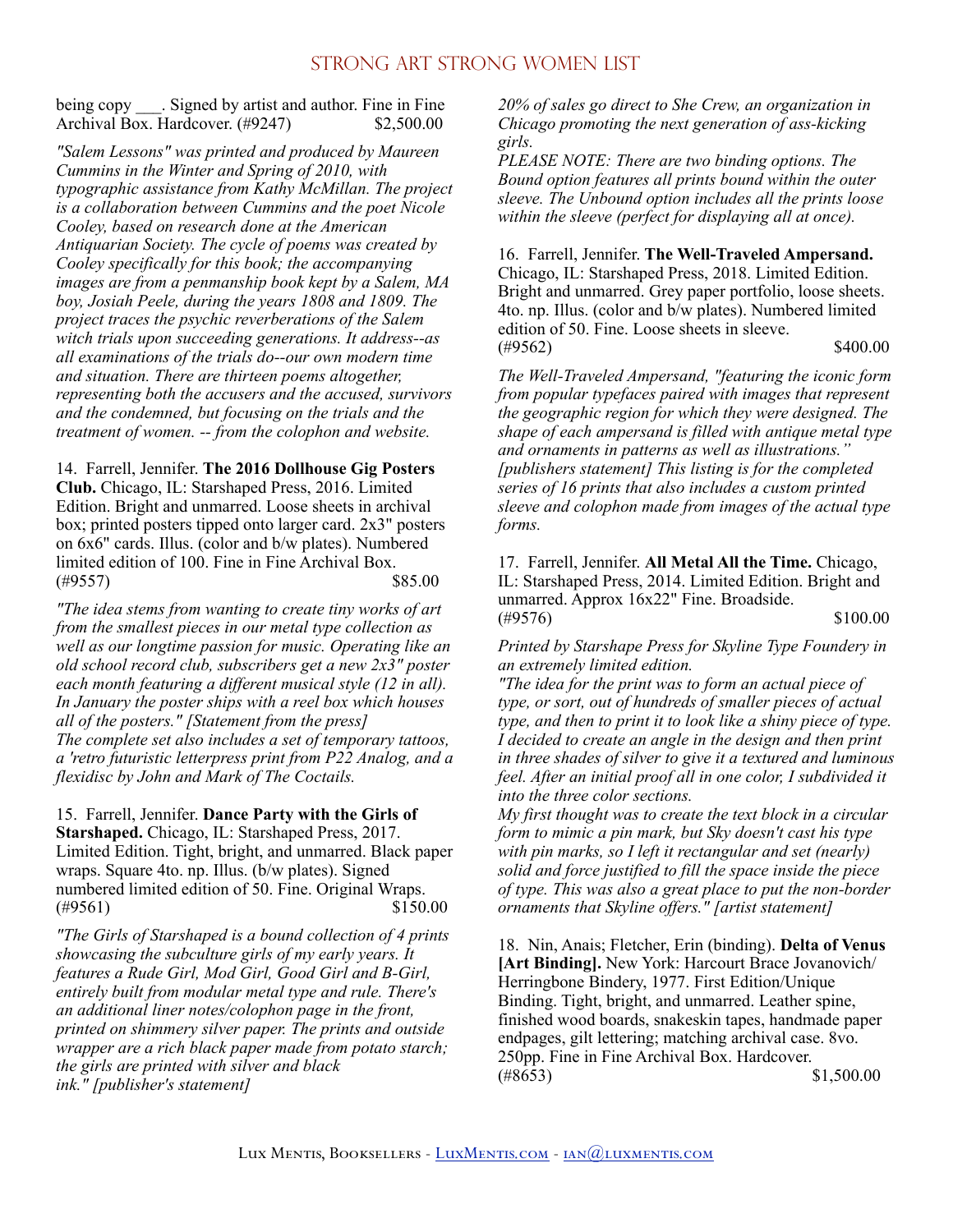*Walnut veneer boards, Purple Heart veneer onlays, snakeskin tapes, buffalo spine. (from the artist statement) "Erin Fletcher was introduced to the craft of bookbinding under the instruction of Susannah Kite Strang during her studies at The School of the Art Institute of Chicago. She experimented with a variety of simple book structures, pushing the concept of the book as an art form." She continued her studies at North Bennet School and now practices her craft in the Boston area. An emerging powerhouse.* 

19. Dahl, Roald; Blake, Quentin (illus) Fletcher, Erin (binder). **Fantastic Mr. Fox [Art Binding].** London: Penguin Books/Herringbone Bindery, 1996 [2012]. First Edition Thus/Unique Binding. Tight, bright, and unmarred. Red walnut Cave Paper (boards and endpages), colored paper decorative elements, brown ink lettering, walnut stain at textblock edges; archival box. 8vo. 81pp. Illus. (b/w plates). Fine in Fine Archival Box. Hardcover.  $(*8654)$  \$450.00

*"Erin Fletcher was introduced to the craft of bookbinding under the instruction of Susannah Kite Strang during her studies at The School of the Art Institute of Chicago. She experimented with a variety of simple book structures, pushing the concept of the book as an art form." She continued her studies at North Bennet School and now practices her craft in the Boston area. An emerging powerhouse.* 

20. Dahl, Roald; Blake, Quentin (illus); Fletcher, Erin (binder). **James and the Giant Peach [Art Binding].**  London: Viking Press/Herringbone Bindery, 1995. Reprint/Unique Binding. Tight, bright, and unmarred. Pastepaper boards (painted over Hahnemuhle Ingres Smoke); yellow leather edges; Cave Paper endpages, stained textblock edges, brown foil lettering; archival box. 8vo. 156pp. Illus. (b/w plates) Fine in Fine Archival Box. Hardcover. (#8655) \$450.00

*"Erin Fletcher was introduced to the craft of bookbinding under the instruction of Susannah Kite Strang during her studies at The School of the Art Institute of Chicago. She experimented with a variety of simple book structures, pushing the concept of the book as an art form." She continued her studies at North Bennet School and now practices her craft in the Boston area. An emerging powerhouse.* 

21. Hulsey, Sarah. **Asterisms.** Somerville, MA: Sarah Hulsey, 2017. Limited Edition. Bright and clean. Loose sheets in printed portfolio. 8vo. np [21 folded sheets]. Illus. (color plates). Numbered limited edition of 30. Fine in Fine Portfolio. Loose Sheets. (#9262) \$900.00

*"Asterisms represents the phoneme systems of the ten most widely spoken languages in the world, which represent the first languages of almost half of the world's population (3.4 billion people). The layouts of the International Phonetic Alphabet chart are paired with notations used in modern astronomical charts to create new diagrams of linguistic sounds as constellations, with star size correlated to the sound's frequency. Each language is given a consonant chart and a vowel chart, from which imagined constellation-like shapes are represented in woodcuts. Taken together, the twenty charts in this book explore what the most widely spoken languages would look like, if charted in the heavens." [artist statement]* 

*"Asterisms was designed, printed, and bound by Sarah Hulsey in Somerville, MA in 2017. The text was printed from Lutetia metal type, except on the enclosed IPA charts which were printed from polymer plates using ITC Stone Sans Phonetic digital type. The images were printed from woodcuts and polymer plates. Both text and images were printed on a Vandercook 15-21 press. The papers used are Zerkall Book, Zerkall Ingres, and St. Armand handmade paper." [Colophon] This book represents the phoneme systems of the ten most widely spoken languages in the world, in descending order of population of firstlanguages speakers. In three cases, the population figures are based on a macrolanguage, which is a group of closely related individual languages that are treated in some contexts as a single language. These three are Chinese, Arabic, and Lahnda (a macrolanguage of Pakistan that includes Western Punjabi and Saraiki, among others). Figures are drawn from SIL's Ethnologue website. The title and the idea for the woodcut imagery is based on the notion of an asterism as a shape that can be identified among the stars, as opposed to the modern definition of a constellation as a defined region of the sky. While the star symbols are based on modern scientific star charts, the asterism shapes are inspired by older, more primal ways of tracing patterns in the sky.* 

22. Jacobs, Diane. **Object n. Object v.** Portland, Oregon: Scantron Press, 2016. Limited Edition. Bright and unmarred. Wood and glass custom case with laser cut text, materials include glass, chicken egg shells, plaster, tangerine skin, gold leaf, acrylic balls, antique glass/ aluminum slide mounts, India ink on vellum, oil paint, water color, human hair, wood, leather, aluminum combs, ceramic, military dog tags, and molded handmade cotton paper. np. Numbered limited edition of 4. Fine.  $(\#9240)$  \$10,000.00

*"object n., object v. was created to link present day gender inequality to our ancient past. Male control over women's bodies and women's sexuality continues around the world, as does the hierarchy of objective beauty.*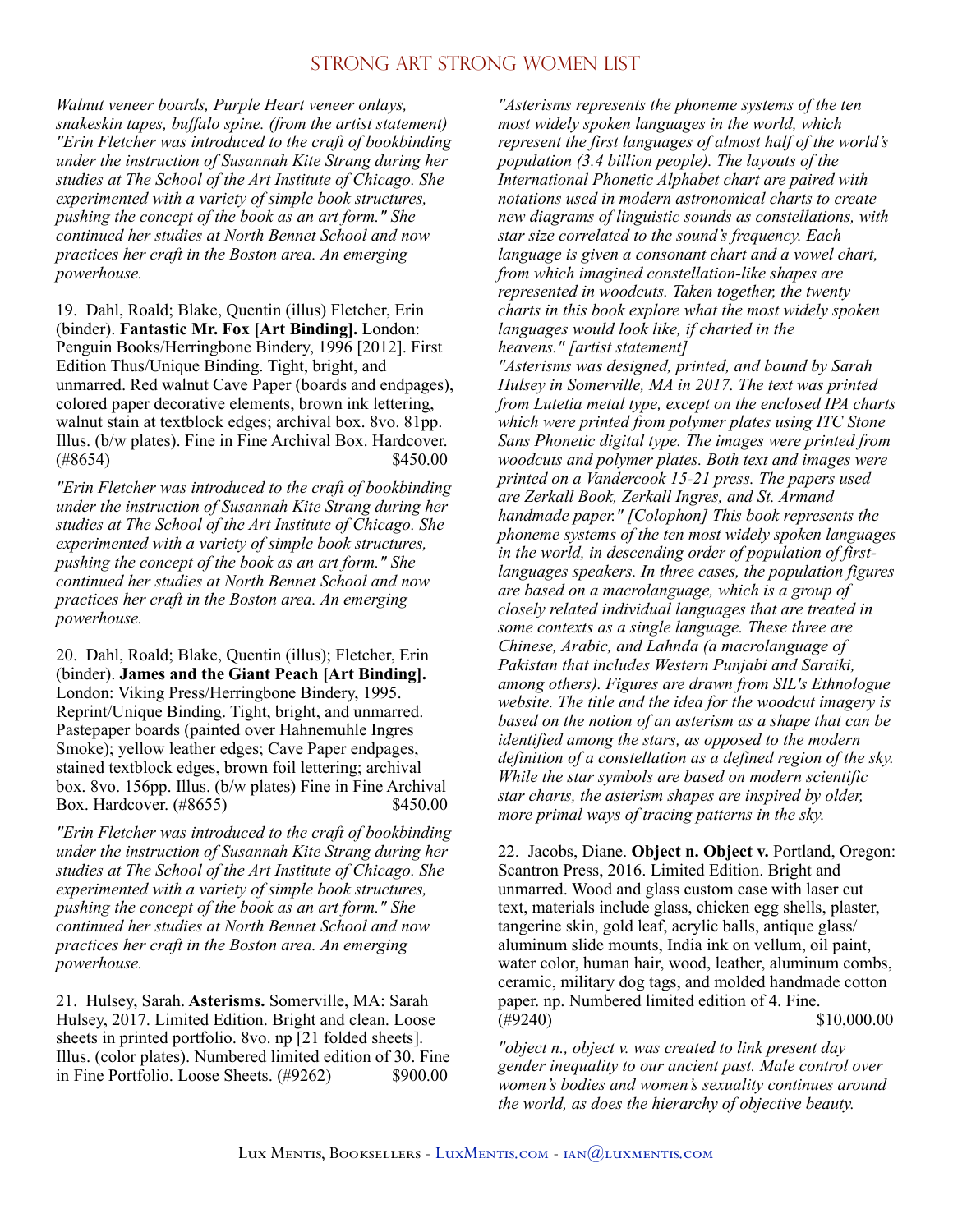*While the ancient Greeks were oppressing and objectifying women, an egalitarian society roamed north of the Black Sea. Legendary warrior women known as Amazons rode horses, practiced archery, fought to defend and conquer, and had sexual freedom. In this artist book I have juxtaposed two parallel worlds through objects and imagery. All the text is derived from two books that paint the picture and tell the story. Helen of Troy: Beauty, Myth, Devastation by Ruby Blondell and The Amazons: Lives & Legends of Warrior Women Across the Ancient World by Adrienne Mayor. When I read that self-reliant warrior women existed in the ancient world I was inspired and I wanted to share that knowledge to rekindle a collective vision of equality." [artist statement] Please inquire for detailed contents, images, and/or video* 

23. Jacobs, Diane. **Woven Paper Undergarments [Bra and Panties].** Portland, OR: Scantron Press, 2010. Limited Edition. Bright and unmarred. Woven paper strips, letterpress printed, sculptural. 11x23x3" np. Fine.  $(*8766)$  \$2,000.00

*"In this body of work I intend to expose the tenacious, white, patriarchal power structure by using language as my witness. Over a three-year period I collected slang and derogatory words that exploit women. The exhaustive list came from friends, family, and several dictionaries on slang. Strangers also contributed by writing on anonymous pink and blue cards their answer to the question what are the worst names you have ever been called? In my first projects, I sculpted hats, bras, and underwear made of letterpress-printed woven paper. This series of work makes feminist references to craft, the body, and a misogynist culture."* 

24. Jacobs, Diane. **Red Sun Hat [Woven Paper].** Portland, OR: Scantron Press, 2013. Limited Edition. Bright and unmarred. Woven paper strips, letterpress printed, sculptural. Approx. 23x5" np. Fine.  $(*8346)$  \$1,250.00

*"In this body of work I intend to expose the tenacious, white, patriarchal power structure by using language as my witness. Over a three-year period I collected slang and derogatory words that exploit women. The exhaustive list came from friends, family, and several dictionaries on slang. Strangers also contributed by writing on anonymous pink and blue cards their answer to the question what are the worst names you have ever been called? In my first projects, I sculpted hats, bras, and underwear made of letterpress-printed woven paper. This series of work makes feminist references to craft, the body, and a misogynist culture."* 

#### 25. Jacobs, Diane. **Nourish, All Our Relations.**

Portland, OR: Scranton Press, 2013. Limited Edition. Bright and unmarred. Four folios are printed on Gampishi paper and four folios are printed on Gampi 2-layered paper. The starling murmuration is printed on transparent Usuyo Gampi paper. The papers measure  $14\frac{3}{4}$  x  $14\frac{3}{4}$ and fold into squares of 7 3/8" x 7 3/8". When closed, the bamboo box measures approx. 8" x 8" x 2" and opens flat to 18" x 10 $\frac{1}{4}$ ". Images are made from reduction-cut linoleum blocks, reduction-cut wood blocks, pressure printing, and polymer plates. The title page and colophon are handset and letterpress-printed. There is a wool felt interior cover with a cast paper pulp spoon attached. A porcelain turkey wishbone is adhered to the inside of the bamboo box lid. There are 21 copies in this edition, with 2 artist proofs. Fine. Artist Book in Archival Case.  $(*8348)$  \$4,500.00

*Nourish, All Our Relations is an unbound artist book composed of eight twice-folded folios printed on both sides and housed in a handcrafted collapsible bamboo box. These pages have endured over 100 runs through the Vandercook letterpress. I explored new artistic territory in this project; investigating color by mapping out fifteen different multi-color reduction relief prints, and experimenting with layered images on transparent paper. While working on this project I discovered that transparent paper introduces an element of artistic chance. As light shines through a page, layers of color and image become more than the sum of their parts; they reveal new meanings. Thus, this pictorial journey emerged.* 

*This project was partially funded by an individual project grant from the Regional Arts & Cultural Council. 2% of sale proceeds will be donated to Ecotrust. Inspired by the personal experience of visiting Opal Creek's pristine ancient forest; witnessing a breathtaking starling murmuration; listening to musical compositions that transcend cultural boundaries; and sleeping under the expansive starry night sky, Nourish came to fruition. It celebrates the wonders of our natural and created world but also acknowledges that beneath this beauty lies environmental catastrophe; dying bee colonies; lack of safe drinking water; increasing oceanic garbage; loss of habitat for species whose diversity is dwindling; and our changing climate. Time is ticking, we must find our way through the labyrinth, unlock the doors of perception, embody the notion "to be with higher self" and become the spider that protects and weaves creative solutions.* 

26. Janezic, Alexandra. **Punctuated Weaving.** Alexandra Janezic, 2015. Limited Edition. Bright and unmarred. Loose sheets, red cloth drop spine archival box; hand set metal type, letterpress title page and epigraph by Robert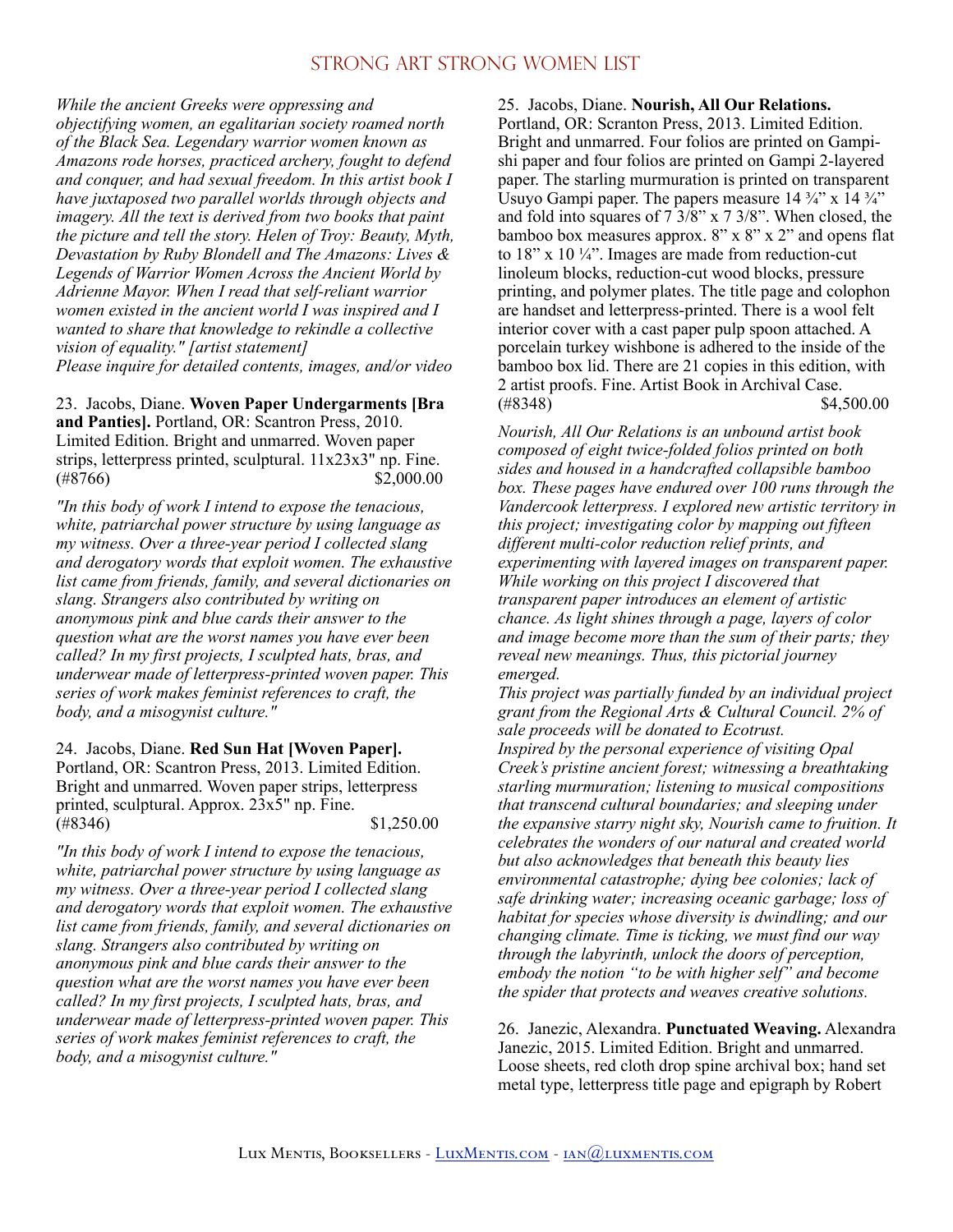Lax. Numbered limited edition of 25. Fine in Fine Archival Box. Hardcover. (#9179) \$800.00

*Punctuated Weaving is a suite of five letterpress sheets by Alexandra Janezic. Inspired by the process of weaving, each print is composed of individual lines of punctuation repeated to create a sense of woven work, textually. "Punctuated Weaving looks to imbue letterpress printing with a meditative property, to make a 'drawing' of the physical time spent printing. Static lines of metal type are constructed to create images imitating the irregularities of fabric. The prints serve as a timeline of the artist's decisions and movements, emphasizing the repetition involved in creating a series of multiples." Each line of type is printed individually, thus each sheet in the series required at least 40 press runs. All aspects of design and construction of the piece were performed by the artist (i.e. designing, printing, binding). Columbia Rare Book & Manuscript Library Purchase Award. "Alexandra Janezic is a visual artist and letterpress printer. Her letterpress work focuses on the intersection between text and image using metal typefaces. Her most recent work is a series of letterpress printed punctuation 'weavings,' reminiscent of the warp and weft in woven textiles. She received a Bachelor of Fine Arts degree from Kansas State University and her Masters of Fine Arts degree in Book Arts from the University of Iowa. She currently resides in Iowa City, Iowa." (from the artist)* 

27. Saunders, George; Loeber, Nancy [artist]. **STICKS.**  New York: Nancy Loeber, 2017. Limited Edition. Tight, bright, and unmarred. Basswood boards, bound with pamphlet stitch into vintage french hammered cotton covers (each copy unique), collaged reduction woodcut portraits, 4to. Numbered limited edition of 33. Fine. Original Wraps. (#9542) \$650.00

*Used by arrangement with Random House a division of Penguin Random House LLC. Text set in Joanna Nova; cover and title page set in Din. [Deluxe making copy includes print of an edited fourth image, the final woodblock of that image, and a preliminary drawing.]* 

28. Martin, Emily; Shakespeare, William. **Funny Ha Ha / Funny Peculiar.** Iowa City, IA: Naughty Dog Press, 2016. Limited Edition. Tight, bright, and unmarred. Black cloth binding in a dos-a-dos structure, letterpress printed with hand set type, images a combination of rubbings, ink washes, collagraphs, and polymer plates, grey endpages. 4to. 19; 28pp. Illus. (color and b/w plates). Limited edition of 25. Laid in black Japanese linen cloth clamshell box with titles on the spine. Signed and numbered by the artist on the colophon of both books. Fine in Fine Archival Box. Hardcover. (#9269) \$2,250.00

*"Funny Ha Ha Funny Peculiar or Funny Peculiar Funny Ha Ha is the result of my extended study of Shakespeare's comedies. I find the comedies individually to be enjoyable but there is a sameness to many of the plots that allows me to mix them up in my head. So much mistaken identity, gender confusion, and various other contrivances while romping their way to a fifth act wedding or two. Even more problematic are the decidedly unfunny themes that are common in many of these same comedies such as hypocrisy, sexual harassment, intolerance, sexism, misogyny, and anti-Semitism.* 

*I struggled for a long time to integrate all these ideas. I finally realized that what I needed to do was to address each aspect separately, thus a dos-a-do book. Each side has its own focus and treatment. The characters are the same in both books. They are printed using the P22 Blox which are a set of modular shapes that can be interchanged to change the body's posture and gestures. The P22 Blox allows the presentation of the characters as interchangeable as well.* 

*Funny Peculiar is a drum leaf book and presents selected lines from five plays delivered by characters on a stage set. Funny Ha Ha is a slice book allowing the viewer to mix and match the costumes and gender of the characters in a variety of postures." [artist statement] Texts included are from Shakespeare plays Troilus and Cressida, Measure for Measure, Much Ado About Nothing, Merchant of Venice, All's Well That Ends Well.* 

29. Mowinski, Melanie. **The 50 Card Project [originals plus book].** Cheshire, MA: 29 Press, 2017. Limited Edition. Tight, bright, and unmarred. Originals: loose cards housed in black cloth dropspine case with paper label, black ink lettering; book in grey cloth boards, glossy DJ. Illus. np. Numbered, limited edition. Signed by the artist. Fine in Fine Archival Case (and DJ). Hardcover. (#9627) \$550.00

*Mowinski's project began on inauguration day of 2017. Every week for 50 weeks, she printed a new postcard, in letterpress type, linoleum blocks, and other techniques. Each card was sent to 15–20 Washington D.C. officials, including the president and vice president, the attorney general, the Senate and House majority and minority leaders, and others. Each week's quotation was inspired by events that occurred during the prior week, as well as by Mowinski's goal of keeping herself and others energized for the long road ahead. "While sometimes I want to separate my art from my politics, the impossibility of that grows every day." [artist statement]* 

30. Pearson, Jennaway. **No Shame: The Evel Kneivel Story.** Washington, DC: Jennaway Pearson, 2015. Limited Edition. Tight, bright, and unmarred. Etched glass slipcase, silkscreen, letterpress, handmade paper on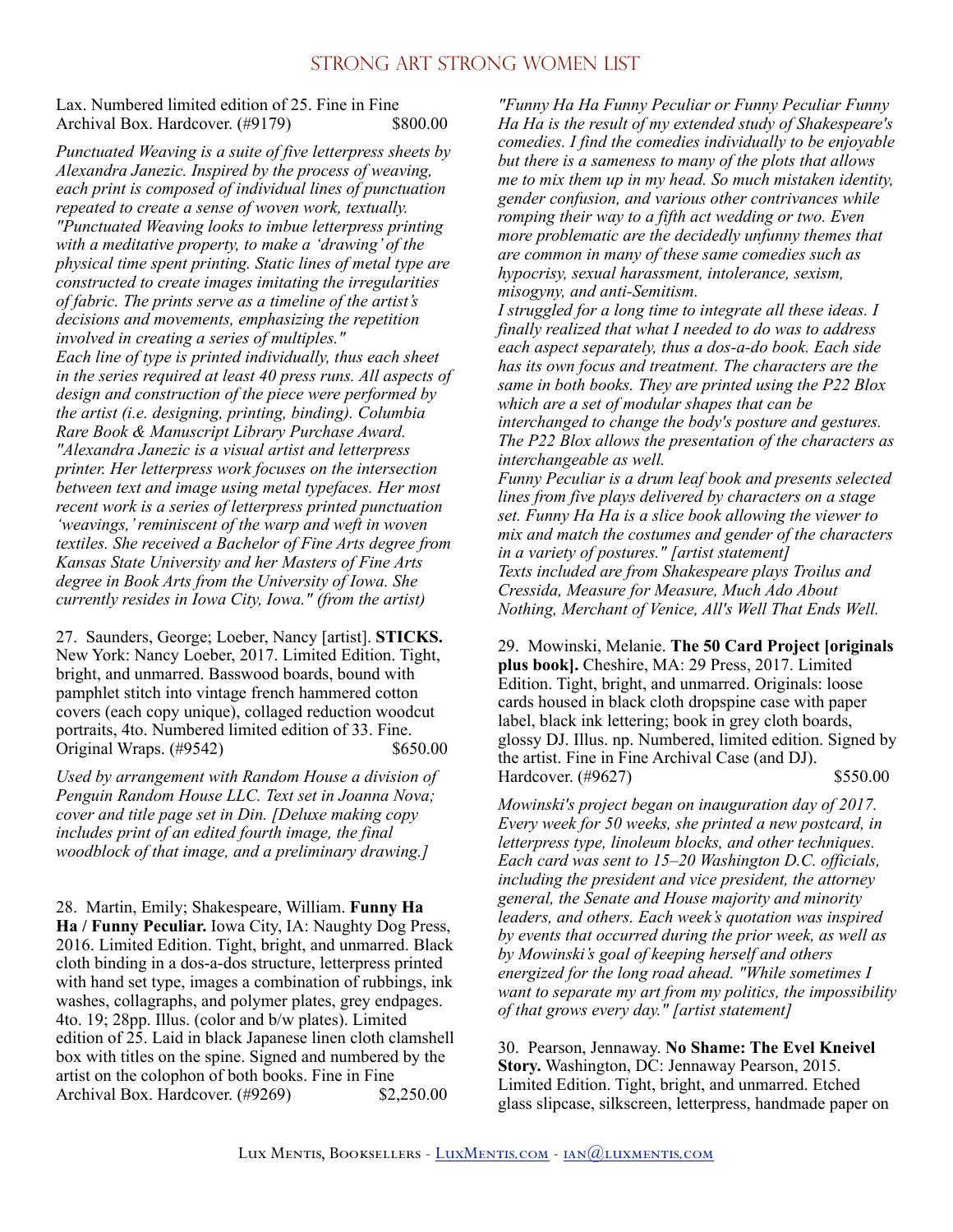plywood, rubber bound as Jacob's Ladder. 8vo. Illus. (color plates). Numbered limited edition this being 1 of 5. Fine in Fine Slipcase. (#8928) \$2,100.00

*No Shame, explores the landscapes and the legacy of Bob Knievel. The beloved American daredevil was a brave asshole who lived on his own terms, without care for consequence, for all of his days.* 

31. Pérez Grobet, Ximena. **WORDS.** Barcelona: Nowhereman Press, 2016. Limited Edition. Tight, bright, and unmarred. White paper boards, black ink lettering, printed accordion-fold binding. Binding Poncho Martínez Numbered, limited edition this being 18 of 30. 8vo. np. Signed by the artist. Fine. Hardcover. (#9258) \$850.00

*This book is part of the project "words" of the English group AMBruno. The text is Wallace Stevens' poem The House was quiet and the world was warm. The artist, exploring the premise that words are possible thanks to the space that occupy each letter, breaks the work down letter by letter...maintaining position on each leaf. Unfolding across 26 pages, all iterations of each letter...in order...are printed on a single page. Each letter therein creates its own suggestive landscapes. Elegant and beautiful in its simplicity.* 

*The project was defined by the this statement: "Artists' books transform the condition of bookness, and complicate it. In almost every case, attention to the book's visual presence - its objectness - is pronounced, in a manner that embraces elements from painting, sculpture, collage and filmic techniques. Some [...] are made for reading; some for looking; some for touching; many for all three. In content, they range from political statements, to formal meditations, to personal fantasies; they are also visually wild, inscrutable and weird." [Holland Cotter (Introduction) in The Century of Artists' Books (Joanne Drucker, 2004)]* 

32. Ajo; Pérez Grobet, Ximena [artist]. **Para Tomar Medidas Micropoéticas.** Barcelona: Nowhere Man Press, 2011. Limited Edition. Bright and unmarred. Printed folding ruler. 24x1.5cm closed/200x1.5cm open. np. Limited edition of 500. Fine. Book Object.  $(\#9264)$  \$100.00

*Text in Spanish. "Ever since Ximena Pérez Grobet discovered the micropoetess called Ajo, they have collaborated together on this book object. In order to take micropoetic measurements, she attempts, through its form and reading, to introduce the reader to the microworld of the poetess. She uses the rule of a thousand ways to read each poem set in each of the 20 strips and to measure the form of the book and its clever, humorous, contents." [artist statement]* 

33. Pérez Grobet, Ximena. **Memoria [Memory].**  Barcelona: Nowhereman Press, 2013. Limited Edition. Tight, bright, and unmarred. Red cloth boards, off white ink lettering, title page/colophon printed, rest of textblock is cut paper. 8vo. np. Numbered limited edition, this being 2 of 3 copies. Signed by the artist. Fine. Hardcover.  $(\#9265)$  \$5,500.00

*"Throughout history, books have always served as a recording tool, in which the testimony of something that has left a mark on the work of humanity is recorded for posterity. Memory is the cut that is made line by line as though it were a continuous text on the page. As each one of them goes by, the cutting lines interact, creating different formal relationships between each other and suggesting the relationship of each book with its content, form and memory." [artist statement] Text engraved by laser by Origami Arts, bound by Poncho Martínez.* 

34. Pérez Grobet, Ximena. **Encuadres, Personal Diary.**  Mexico City: Nowhere Man Press, 2000. Limited Edition. Tight, bright, and unmarred. Black paper wrappers, exposed bands, alternating leaves of textured paper: a black sheet with black serigraph print, a sheer sheet acting as an overlay, and white sheets, either Japanese paper with black serigraph print or heavier weight with aquatint prints; black cloth archival box, printed lines. Square 8vo. np. Illus. (b/w screen printed plates). Numbered limited edition, this being 14 of 25. Fine in Fine Archival Box. Original Wraps. (#9268) \$2,500.00

*"The idea of this book was to extract a series of texts from the artist's personal diary, which would enable one to recognize, rather than the content of the text, the emotion that accompanied the experience, reflected in the many facets adopted by her handwriting at these very different times. The handwriting becomes an emotional record each of the real, concrete experiences that led to the writing of those twelve episodes selected from the diary. The book has twelve engravings made in Alex Ehrenberg woekshop in Mexico City, with twelve silkscreens made in Jan Hendrix's workshop in Mexico City, binded by Poncho Martínez. The book was published thank you to the Mexican CONACULTA GRANT called "Jóvenes Creadores" in the visual arts area leaded by Luis Lopez Loza." [artist statement]* 

35. Randall, Karen. **The Leyden Jar Project.** 

Northampton, MA: Propolis Press, 2017. Limited Edition. The sculptural book is housed in a clamshell box measuring 7.5 by 9 by 16. Beneath a panel in the box are additional items: a solar panel and a transformer cable which can both be used to recharge the Leyden Jar Project's battery. At last but not at all least, the Project includes an extended essay presented in a more traditional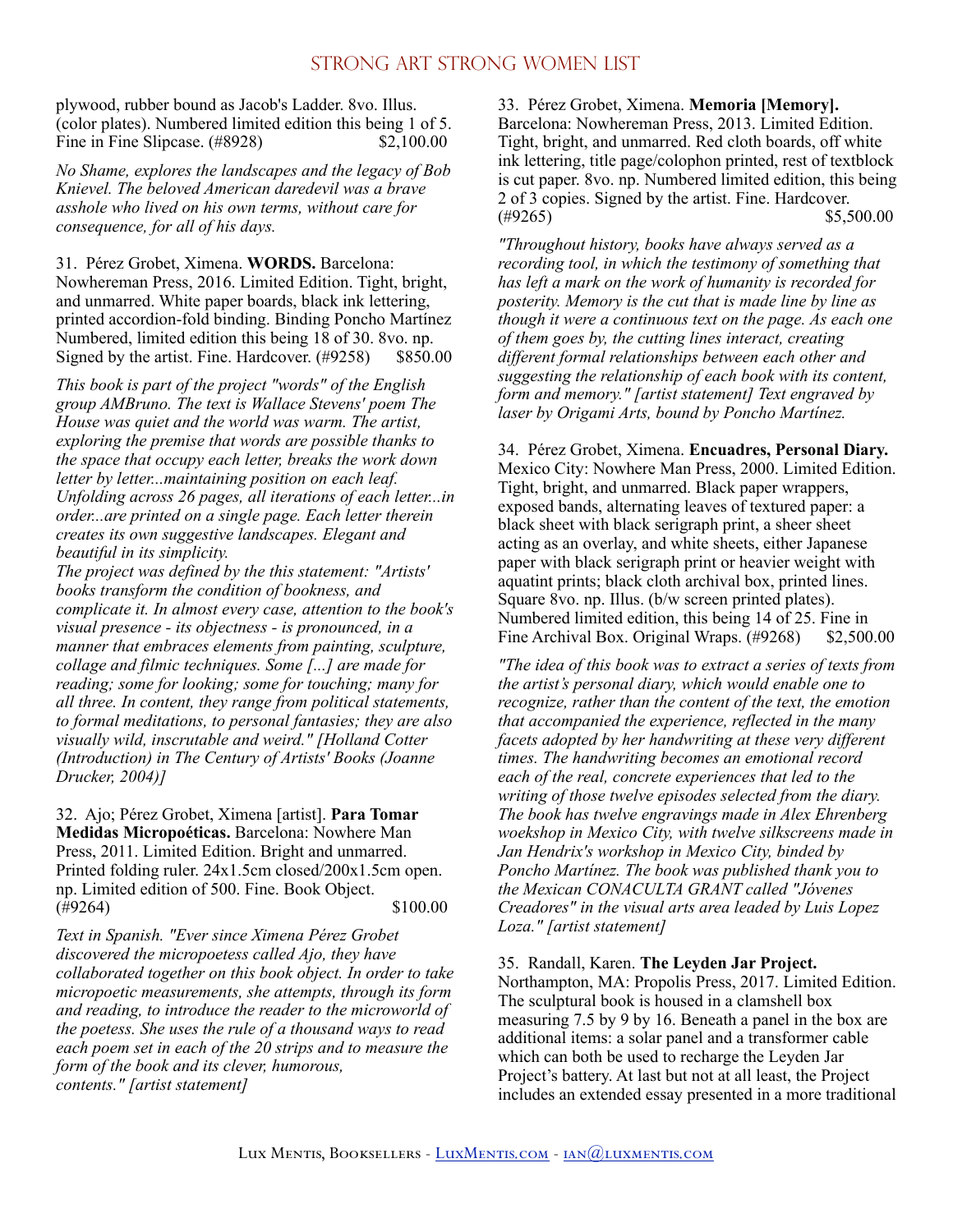book format, written by Karen Pava Randall detailing the birth of the Leyden Jar, explaining what a dielectric is, and surveying the Leyden Jar's role in the discovery of the laws of physics. The Biography of the Leyden Jar is 90 pages long, letterpress printed, and hand-bound. Fine. Sculptural. (#9263) \$7,500.00

*"The Leyden Jar Project is an interactive book sculpture by Karen Pava Randall with accompanying poetry by Cole Swensen, celebrating the history of early electrical experimentation from the discovery of the Leyden Jar in 1745 to modern times.* 

*The sculptural book object is made up of twelve hand blown Leyden Jars which function as pages for Swensen's poems. These gilded Leyden Jars are mounted on three shelves of an acrylic box. Copper foil beneath the gold leaf connects each of the jars to an Arduino microprocessor (a sort of mini-computer) in the compartment below the bottom shelf. By touching a jar, the reader sends an electronic request to the microprocessor to play a particular recording of Swenson's voice. There are 36 poems in all relating to the history of the Leyden Jar.* 

*The Leyden Jar is the earliest form of a capacitor, a device which stores electrical energy. Capacitors are found in most (if not all) modern electronic circuits. You can make a Leyden Jar very simply. Cover the inside and outside walls of a glass or plastic jar with aluminum or copper foil. The classic Leyden Jar has a lid with a metal rod protruding from the top; a chain attached to the bottom of the rod connects to the foil on the inner wall. A Leyden Jar is charged by connecting either the outer layer of foil or the rod to a source of electricity and discharged by simultaneously touching the outer layer and the rod, thus creating a conductive path between the two layers of foil.* 

*During the eighteenth century, experimenters charged their Leyden Jars by generating electricity from friction; sometimes very simply by rubbing a piece of amber or glass, but they also used more elaborate mechanical devices with hand-cranks that increased the speed of at which a glass globe could be rubbed. Famously, Benjamin Franklin proposed a more dangerous alternative means of collecting electricity: capturing lightning with a Leyden Jar. Franklin's French colleagues successfully proved his theory, drawing lightning down from the heavens through a long rod into a Leyden Jar, providing evidence that lightning was indeed a form of electricity, and thereby immortalizing Franklin in the pantheon of scientific luminaries. The text within this printed book offers a prose history of the Leyden Jar's discovery and its central role in the evolution of modern physics and radio technology." [artist statement]* 

36. Brown, Lee Ann [poems]; Randall, Karen [images]. **Bagatelles for Cornell.** Northampton, MA: Propolis Press, c. 2012. Tight, bright, and unmarred. Accordion bound and nested in a telescoping box containing a bottle labeled: Utopia / Kalligraphischetinte / Sacré Bleu; text was printed via letterpress by Randall at Wild Carrot Letterpress. 8vo. np. Illus. (color plates). Limited edition of 8 (only 6 of which came to market). Fine in Fine Box. Hardcover. (#9159) \$2,000.00

*"Bagatelles for Cornell is a new artist's book with poems by Lee Ann Brown and images by Karen Pava Randall. An homage to the early 20th century collage artist and inveterate wanderer of New York City, Joseph Cornell, the book evokes the cityscape through a sequence of photomontages. Each image, capturing a seemingly discrete moment in time, is a layering of several moments. It is the history of New York apprehended in an instant. Randall's images blend contemporary digital and early modern technology, using 19th century photochemical techniques (cyanotype & gum bichromate processes) to print montages created in Photoshop. There is a utopian / dystopian quality to these photographs – composed from various sources.* 

*Lee Ann Brown is a filmmaker, performer, writer, and the editor of Tender Buttons Press. She teaches at St. John's University in Queens on Utopia Parkway near where Cornell lived. Robert Haas, in his review of her Polyverse, wrote "Among younger American poets, Lee Ann Brown is one of the wittiest and most inventive." Karen Pava Randall is an artist who works in many media, including words and book objects. She is the proprietor of Propolis Press, which has produced artist's books in collaborations with contemporary poets and the Least Weasel Chapbook series. Her works are held in over a dozen major collections including: Brown, Columbia, Stanford, Yale, and The Library of Congress." [Artist statement]* 

37. Lori Anderson Moseman [poems]; Randall, Karen [images]. **Full Quiver.** Northampton, MA: Propolis Press. Tight, bright, and unmarred. Printed paper boards. 8vo. np. Illus. (color prints). Printed in an edition of 20. Fine. No DJ, as Issued. Hardcover. (#9160) \$500.00

*"Composed of ten interlinking narrative prose poems by Lori Anderson Moseman, queries the essential nature of the book and its attendant writing systems. Each of the poems in FULL QUIVER (with the exception of the poetic epilogue) is accompanied by a Luwian hieroglyph and a QR code, which will lead readers to related webpages.* 

*The Luwian hieroglyphics are not unlike modern day emoticons in that some of them are immediately translatable, but like the Japanese emoji, the meanings of*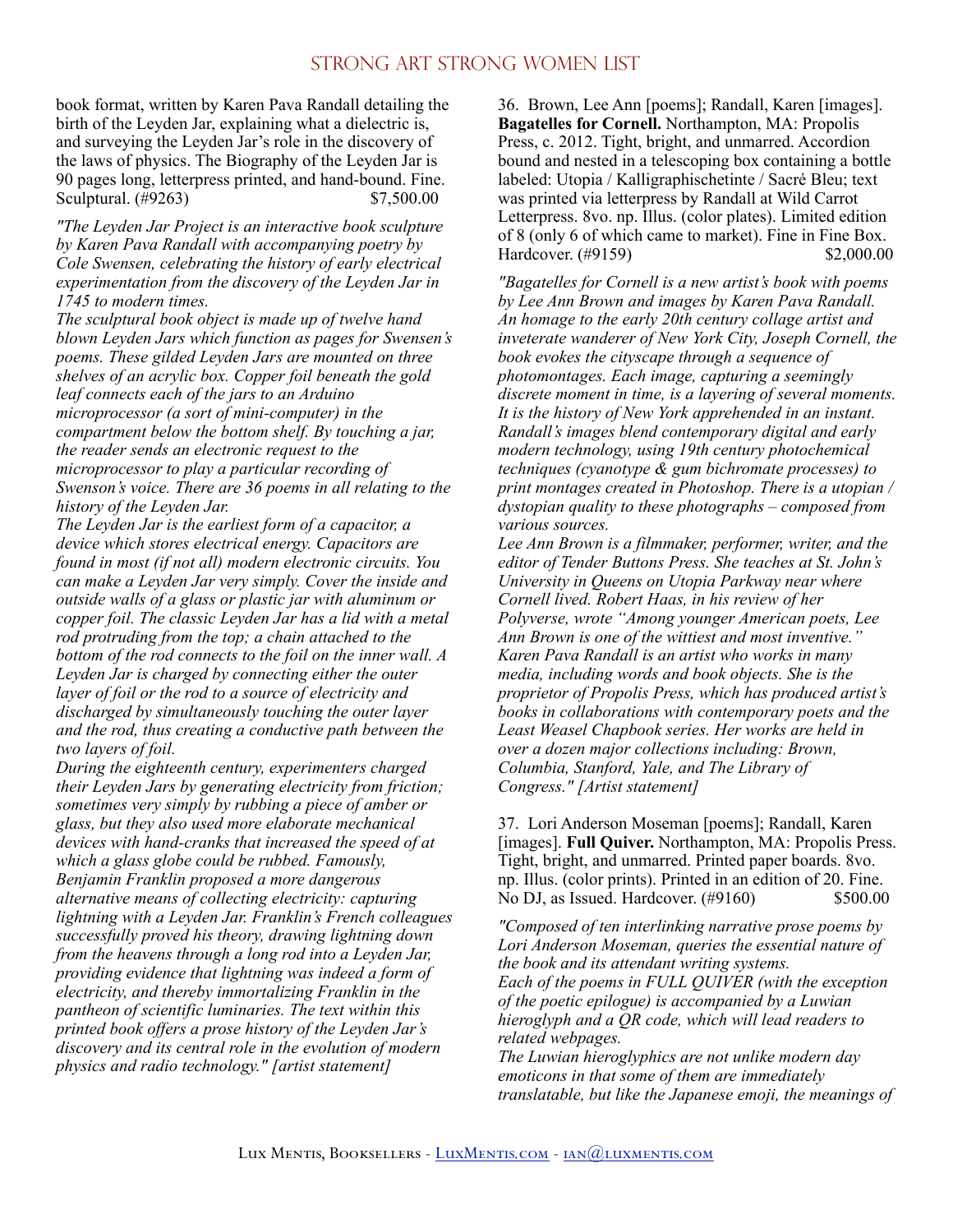*some Luwian logograms and syllable glyphs are less obvious. Luwian was a Bronze Age language spoken in Anatolia, roughly 1700 - 600 BCE. The Luwian writing system has been translated by scholars from texts in which the hieroglyphs were accompanied by cuneiform equivalents. What remains of the Luwian writings are those that were carved into stone, but even many of these are fragmented.* 

*While QR code may be familiar to most contemporary readers, the code itself cannot be read in the same way that one reads alphabetic text or even hieroglyphic texts. Rather, these computer generated codes, which were developed for the Japanese automotive industry during the late 20th century, can only be read by a computer or a smartphone equipped with a camera and a QR reading app.* 

*For many readers, the QR codes will be unreadable and hence function largely as visual illustrations rather than as text. Others, however, will feel drawn to use their phones to scan the code. Doing so will lead the reader to webpages where there are sound les of the poet reading the poems, further texts by the poet, and translations of the Luwian glyphs. The QR codes thus serve a dual purpose: as compelling visual images and as footnotes, they offer additional information for curious readers. While the book exists as an independent object, when combined with the website, the two together serve to document a dialogue between poet and artist-designer. Responding to a poem, entitled "Gentleman, Dot's dad, trots past the silverscreen," I wrote Z which combines the logograms for LAPIS [stone] and SCALPRUM [chisel] to equal STELE — thus drawing an analogy between the desire to be immortalized on the silverscreen and having one's deeds incised on a granite wall. Likewise, in composing her second series of poems for the website, Lori responded to the hieroglyph [small image] with this: "multivocal warble of Sufis fingering prayer beads." "The more ephemeral website was created with the Drupal 7 platform. As the reader navigates from one webpage to the next, content is pulled from the database hosted on a server computer, communicated over the internet connection and delivered to the browser window. There are many variables controlling the display of the content in the browser window not the least of which is the type of computing device that the reader is using. Additionally, given that most computers are not be equipped with Luwian fonts, the glyphs on the website have been placed there as images rather than unicode (the international encoding standard for displaying scripts). Should you wish to have a digital or hard copy of the code and content, I would be happy to assist." [Artist statement]* 

38. Rice, Jane (poetry); Randall, Karen (illus). **Portrait Sitters.** Northampton, MA: Propolis Press. Limited Edition. Tight, bright, and unmarred. Grey paper wraps. 8vo. np. Illus. (b/w plates). Limited edition of 150. Fine in Wraps. Original Wraps. (#9229) \$25.00

*"The light, quick turns of language here really sparkle! And the vivid details Rice chooses seem to come out of nowhere to land perfectly, precisely, every time. Like any excellent portraitist, she exposes her subjects' emotional landscapes, but she also goes beyond the frame of the individual to evoke an entire time and place. Montparnasse between the wars was so full of color, and Rice re-enacts it here." -- Cole Swensen, author of Goest* 

39. Willis, Elizabeth [text]; Randall, Karen [artist]. **Oldest Garden in the World.** Northampton, MA: Propolis Press, 2006. Limited Edition. Tight, bright, and unmarred. Cream printed paper wraps. Small oblong 4to. np. Illus. (color plates). Numbered limited edition, this being 6 of 17. Fine. Original Wraps. (#9255) \$1,200.00

*"Elizabeth Willis' poetry has been described as hauntingly luminous, hermetic, gorgeous, surprising, and an evocative blend of the lyrical and abstract. The accompanying digital collages are one reader's response to the poems in all their painterly, historic, and scientific evocations. Created digitally, converted photo-chemically, and printed mechanically from 4 color polymer plates on Japanese paper." [from the artist]* 

40. Spring, Jessica. **Printer's Blocks.** Tacoma, WA: Springtide Press, 2014. Limited Edition. Bright and clean. Aluminum box with 28 letterpress printed paper boxes. 11.5 x 2 x 9"; each cube 1.5". np. Edition of 40. Signed by the artist. Fine. Loose items in an archival box.  $(*8417)$  \$500.00

*"Printer's Blocks is an abecedarium composed of vintage wood type and printer's blocks letterpress printed on Magnani Revere and formed into cubes. Letters are arranged in a box as they would be in a case of type (with J and U following Z) since those letters were not used by early English printers. Two sides of each block include a variety of handset patterns created from American Type Founder's Dainty Border No. 1—that like the border can be arranged to delight. Two bonus blocks are included with catchwords "and" "the" plus ampersand and exclamation marks."* 

41. Spring, Jessica. **Honey B Hive.** Tacoma, WA: Springtide Press, 2013. Limited Edition. Bright and clean. Black cloth boards, gilt lettering, 'honeycomb' structure. 2x7". np. Limited edition of 66 copies (in several computer languages, including Unicode,  $B = 66$ ) Fine. Hardcover. (#8419) \$66.00